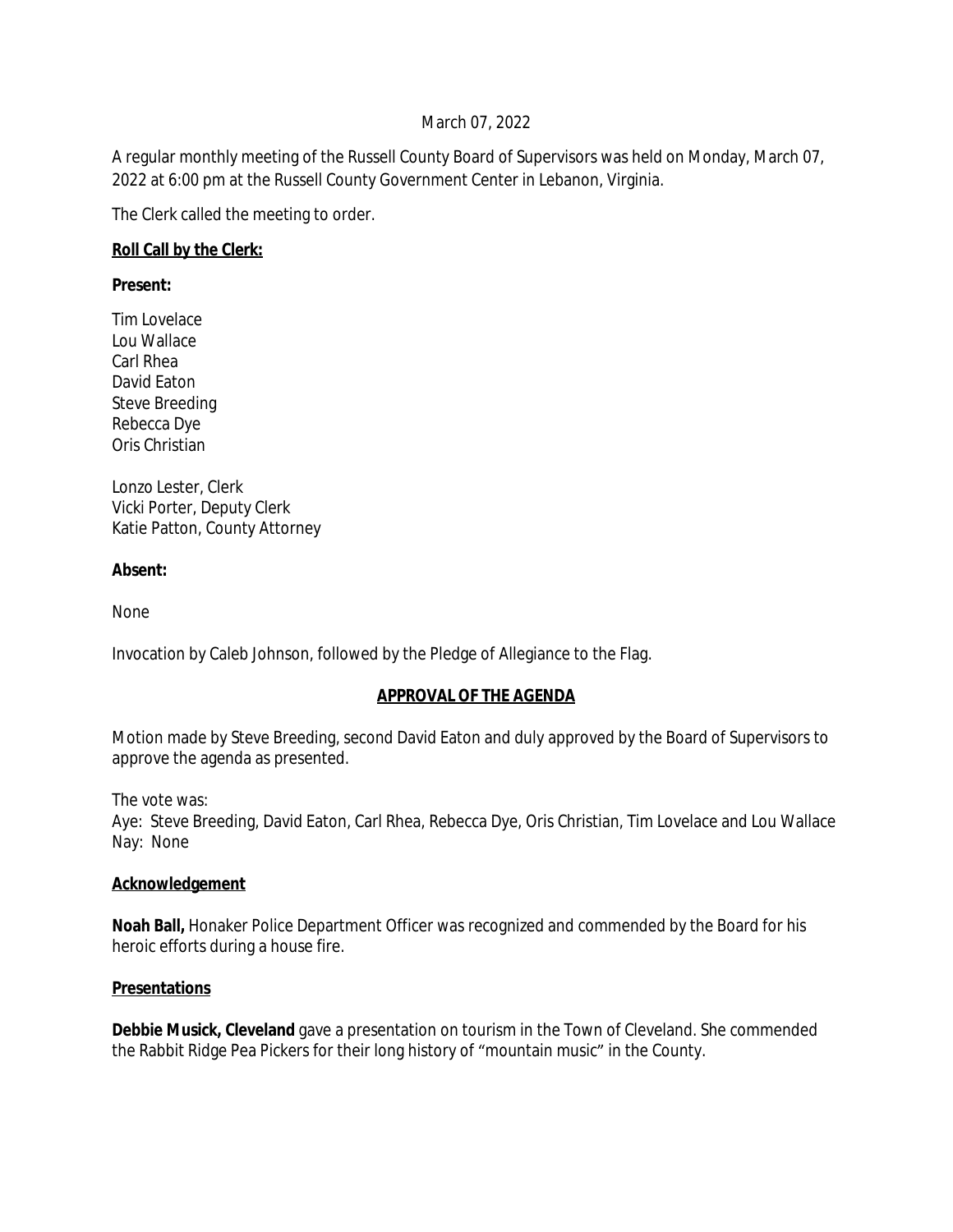**Debbie Melton**, **Cumberland Plateau Planning District Commission** asked the Board to approve the contract for Dante Sewer.

## **AUTHORIZATION TO SIGN THE DANTE SEWER CONTRACT**

Motion made by Steve Breeding, second by David Eaton and duly approved by the Board of Supervisors to authorize the signing of the Dante Sewer Contract.

The vote was:

Aye: Steve Breeding, David Eaton, Carl Rhea, Lou Wallace, Rebecca Dye, Tim Lovelace and Oris Christian Nay: None

### **Presentations, Continued:**

**Matthew Sutherland, Russell County Search & Rescue**gave a brief description of what the search and rescue team does and the need for equipment to use with their K-9s. He asked that the Board consider donating the discarded "dog boxes" that are being stored outside the animal shelter.

### **APPROVAL TO SUPLUS AND DONATE DOG CRATES TO THE RUSSELL COUNTY SEARCH AND RESCUE**

Motion made by Steve Breeding,second Carl Rhea and duly approved by the Board of Supervisors to surplus and donate the dog crates being stored at the animal shelter to the Russell County Search and Rescue.

The vote was:

Aye: Steve Breeding, Carl Rhea, Tim Lovelace, David Eaton, Rebecca Dye, Oris Christian and Lou Wallace Nay: None

**The County Administrator gave a presentation outlining the 2021 County Election Redistricting Plan.**

## **PUBLIC HEARING HELD ON THE ORDINANCE AMENDING THE ORDINANCE OF RUSSELL COUNTY ELECTIONS – DISTRICT AND PRECINCT BOUNDARIES**

Pursuant to being advertised in a local newspaper for two (2) consecutive weeks, a public hearing was held on the Ordinance amending the Ordinance of Russell County Elections – District and Precinct Boundaries. The Chair opened the public hearing to comments. Hearing none, the public hearing was closed.

### **New Business**

### **APPROVAL OF THE FEBRUARY 07, 2022 MINIUTES**

Motion made by Oris Christian, second Rebecca Dye and duly approved by the Board of Supervisors to approve the February 07, 2022 minutes as presented and dispense with the reading thereof.

The vote was:

Aye: Oris Christian, Rebecca Dye, Tim Lovelace, Lou Wallace, Carl Rhea, David Eaton and Steve Breeding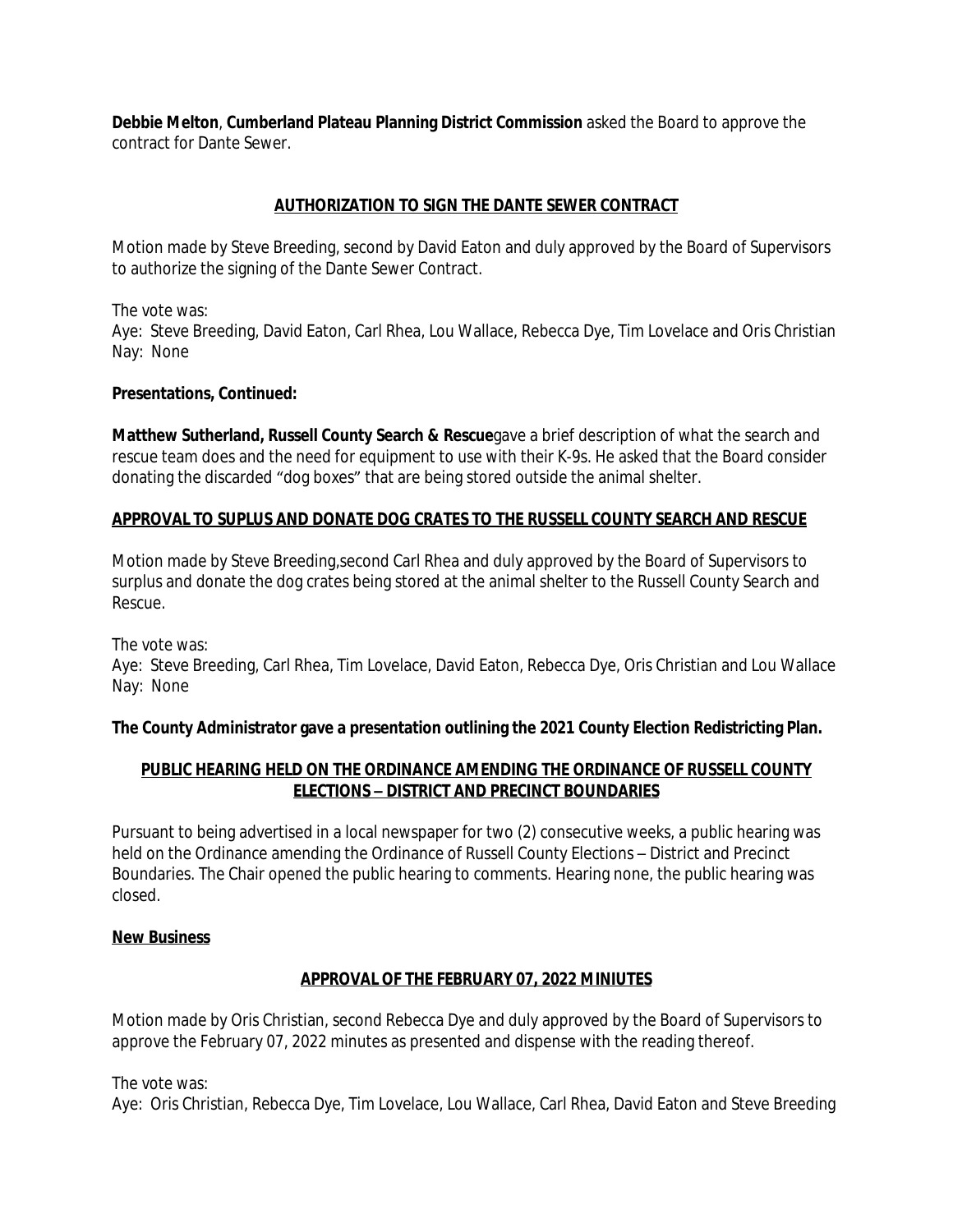Nay: None

#### **APPROVAL OF GENERAL COUNTY INVOICES**

Motion made by Steve Breeding, second by Oris Christian and duly approved by the Board of Supervisors to approve general county invoices in the amount of \$851,263.18, including reoccurring and withholdings.

The vote was:

Aye: Steve Breeding, Oris Christian, Tim Lovelace, Lou Wallace, Carl Rhea, Rebecca Dye and Lou Wallace Nay: None

#### **Committee Appointments**

### **CYNTHIA COMPTON APPOINTED TO THE SVCC LOCAL COLLEGE BOARD**

Motion made by Tim Lovelace, second Rebecca Dye and duly approved by the Board of Supervisors to appoint Cynthia Compton to SVCC Local College Boardto fill the unexpired term of Greg Brown, said term ending October 12, 2025.

The vote was:

Aye: Tim Lovelace, Rebecca Dye, Lou Wallace, Carl Rhea, David Eaton, Steve Breeding and Oris Christian Nay: None

### **TOMMY TIGNOR APPOINTED TO THE RUSSELL COUNTY PSA**

Motion made by Tim Lovelace, second by David Eaton and duly approved by the Board to appoint Tommy Tignor to the Russell County Public Service Authority to fill the unexpired term of Carter McGlothlin, said term ending June 24, 2023.

The vote was:

Aye: Tim Lovelace, David Eaton, Lou Wallace, Carl Rhea, Steve Breeding, Rebecca Dye and Oris Christian Nay: None

### **Citizens Comment**

**Wayne Perkins**, Swords Creek voiced his concerns about the proposed Noise Ordinance and the possibility of church services having to be conducted outside, which had to be done during the pandemic. If this should happen again, will this be a violation? His second job involves mowing and weed eating early in the morning, will this be in violation of the ordinance?

**BJ Keene, Cedar Bluff**stated that the Noise Ordinance was not about church services, he is a minister and veteran. He has rights also. Everyone needs to use common sense, he presented meters to measure loud noises to the Chair. His concerns are with loud music or noises in the middle of the night(maybe drug dealers partying), the Sheriff's Department can do nothing about it.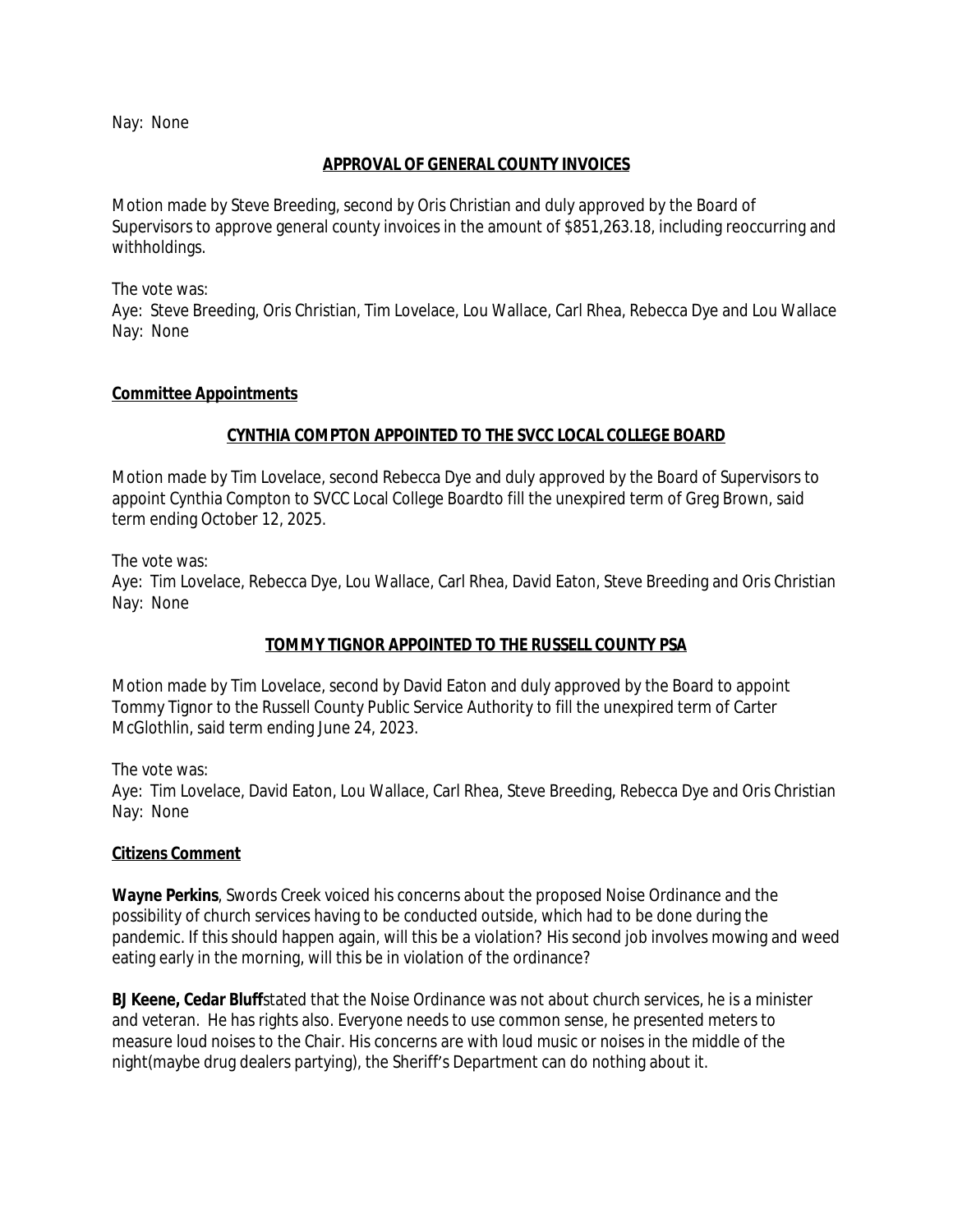**Mike Dye**, Honaker commented that he has learned that mostof his complaints are supposed to be exempted in the Noise Ordinance. He thinks that an ordinance is not necessary when it includes all these exemptions. There has been no ordinance for all these years, does not understand why we need one now. He also has concerns about church services. Thinks it is very disrespectful that this meeting was not moved to a larger room.

**Cody Jackson**, Cleveland stated that the ordinance proposes potential risks to cause unintended hardships to the citizens of the county. He has concerns about religious services. Exception K protected expression and not amplified expression. Many exemptions were given with no direct mention of an exemption for a religious service. He asked that the vote be postponed until more public comment can be made.

**Stephen Damron**, Swords Creek stated that he was not aware of all the exemptions to the ordinance. He is concerned with hard of hearing people in his church using amplification to hear when they are having outside services. Will this be a violation of this ordinance?

**Scott McGlothlin**, Honaker commented that he wanted to ask for a donation to Kid's Fishing Day since his concerns with the ordinance seem to be exempt.

**Kirby Meadows**, Honaker asked the board to consider the amplification issue, school functions and church services could be affected. He thinks the Board needs to make sure churches are exempt if this ordinance passes.

**Don R. Zampogna,** Lebanon has questions about who determines the level of noise, what is too loud? Church services are broadcast outside sometimes, for example, during the pandemic. He fears that this ordinance could be more government overreach pit neighbor againstneighbor.

**Dorothy Shrader**, Dante voiced her concerns about no longer being able to park along the road outside her home. She stated that since that time, everyone speeds by her house. Her front gate is three feet from her front door, her grandchildren visit often, and her concern is that they could easily step onto the road. When cars were parked there, the other vehicles could not speed past. Her cars are parked in her yard.

**Gary Dotson**, Castlewood commented that the rumor that a previous board member could not be reappointed to a board. If true, the Board should consider only running one time. They should follow their own rule.

**Lynn Hess**, Swords Creek stated that this noise ordinance would be government overreach. He lives in the country because he does not want this overreach. He has had troubled neighbors; country people talk things out and do not need the board to work this out for them. Russell County should not be governed this way, do not pass laws that we do not need. When was the original public meeting, what is the normal noise level, who establishes this?

**Harold Osborne**, Honaker has an issue with loud radios, his daughter is autistic. She begs him to make the music stop. There should be something in place to take care of this, the sheriff can' t do anything.

**Ronnie Sharp**, Honaker stated that he wants loud music, noises, bad language in the music turned down. Seems that Russell County is not doing anything for the people.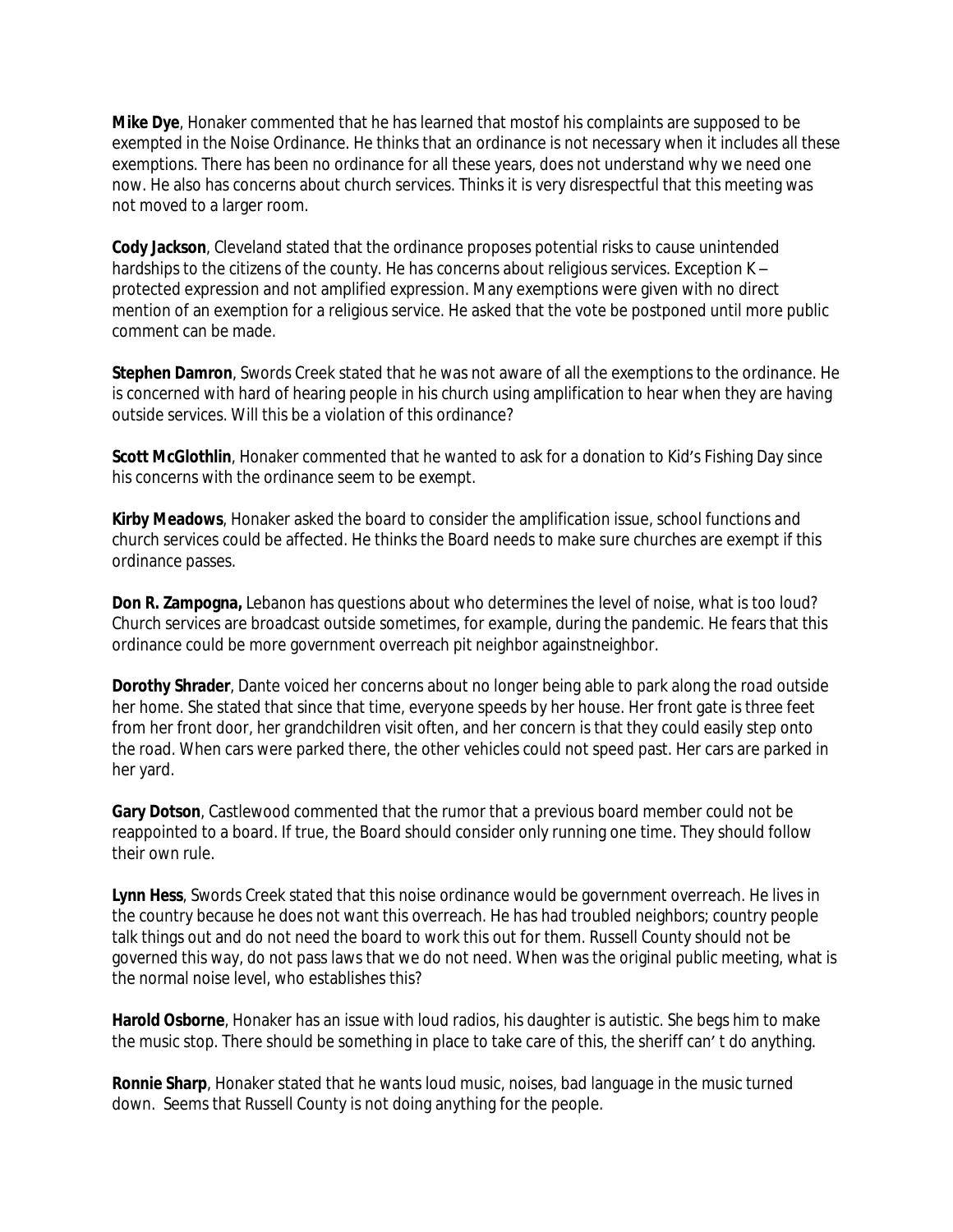**Chad Lampkins**, Lebanon agrees with most of the people that have spoken against the ordinance. He does not think this ordinance would help people get along. There has never been a time when when someone has not been bothered by dogs barking or noise. There seems to be a lot of exemptions, also concerned about outdoor church activities. Residents need to be able to do what they want on their own property but be respectful to our neighbors. A law cannot make anyone do this.

**Larry Hughes**, Lebanon spoke out against the Noise Ordinance, it is an overreach of the government. Why now? What is noise? Who makes that decision?

**Randall Smith**, Gravel Lick opposes the Noise Ordinance. He has managed to get along with his neighbors so far. He can hear the noise from the fair at his house but does not consider this a nuisance. He sympathizes with everyone, maybe the board could consider a nuisance ordinance. An ordinance may need to be individualized instead of infringing on the citizens of the entire county.

**Nate Kiser**, Lebanon this is far reaching. There are nineteen exemptions in this ordinance and should not be passed. Could a nuisance ordinance be considered? He asked that another public hearing be held on this draft of the ordinance. This ordinance needs to be gone but continuous harassment should be addressed.

**Edward Tiller**, Big A Mountain says our area has been blessed but is concerned about church services and the noise ordinance. We need to learn to live with each other in this life.

**Chester Ball**, Honaker stated that he must weed eat early in the morning due to his lung condition. He cannot breathe if he waits until later in the day. This ordinance is wrong.

**Timothy Hess**, Honaker stated that we were all young once, we all played loud music. We should not force anything like this on our young people. Wants to know what is the difference if its loud music or a jake brake on his truck. If this ordinance is passed, how long will it be before the exemption is removed?

James Nunley, Lebanon stated that there are people that will try and weaponize this ordinance if passed. He wants the board to consider this.

**Wayne Hubbard**, Swords Creek said that he has not had a chance to read this ordinance. With so many exemptions, they could be removed one by one. He thinks we need a proper public hearing and have a chance to voice our concerns. The ordinance is different than last week.

**Aaron Burke**, Swords Creek is concerned about being able to target practice on his property. Will this be an issue if his neighbors does not like this? How long is it until you remove the exemptions for churches?

**Jill Dye**, Honaker says she wants the freedom to do what she wants on her land. She feels like this a "wolf in sheep's clothing." Please hear the majority and consider voting no on this ordinance.

**Joshua Hess**, Swords Creek feels like this is overreach by the government. This is about control, where does it end? Do not bring what's in Washington down here. Census numbers will go down if we keep passing ordinances.

The public hearing was closed by the Chair.